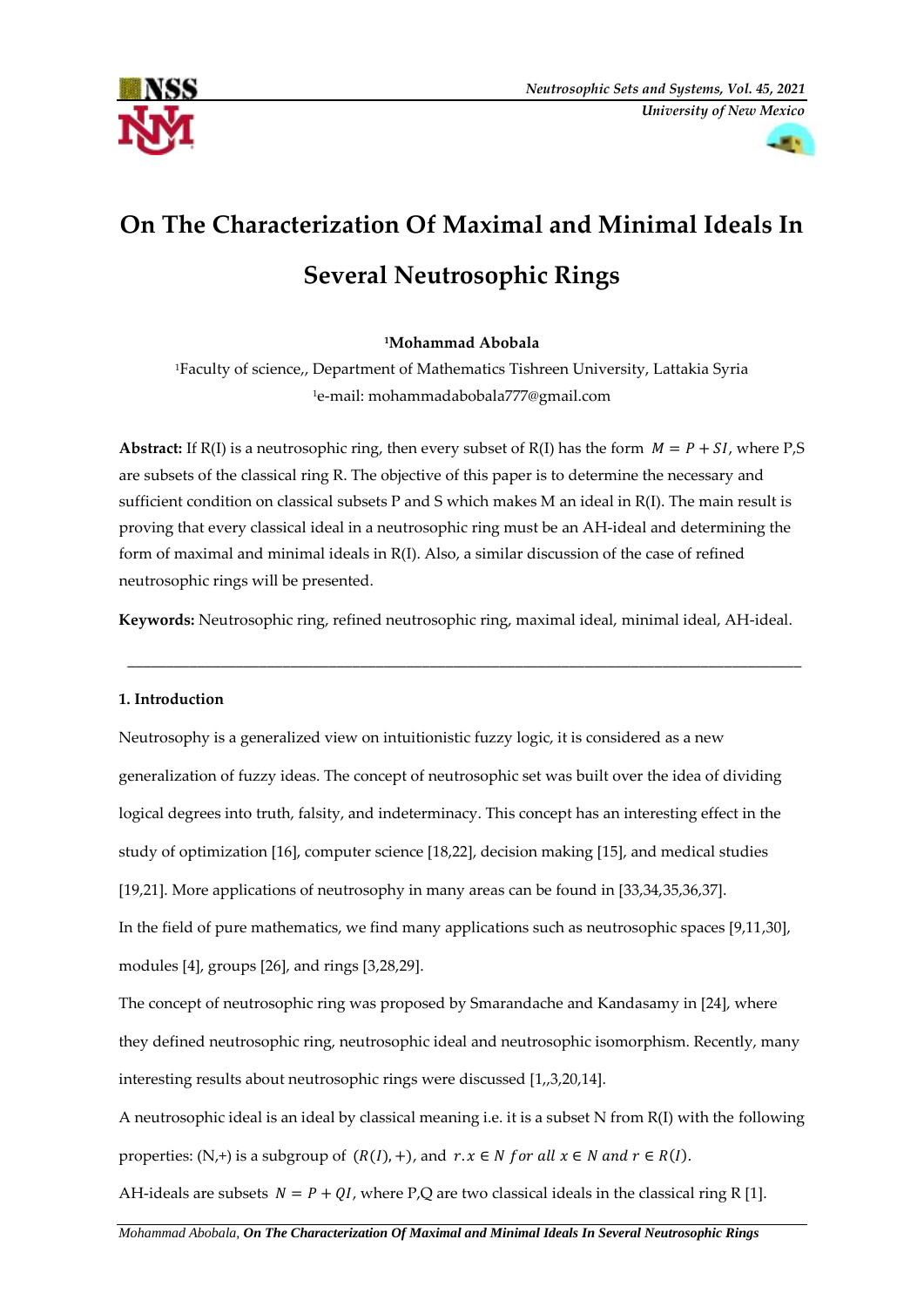In [1], we find that AH-ideals are not supposed to be neutrosophic ideals, the converse is still unknown. A general study of AH-ideals and their relationships with Kothe's conjecture can be found in [31].

Through the first section of this paper, we present a characterization theorem of classical neutrosophic ideals in a neutrosophic ring R(I). We prove that each neutrosophic ideal must be an AH-ideal. In addition, we determine the necessary and sufficient condition for any subset  $M = P +$ SI to be a neutrosophic ideal only using classical properties of P and S.

On the other hand, Agboola et.al presented a generalization of neutrosophic sets by splitting the degree of indeterminacy I into two degrees of indeterminacy  $I_1, I_2$ . This idea was used widely in algebra by studying refined neutrosophic rings [6,7], and n-refined neutrosophic rings and modules [12,13,25].

AH-ideals in refined neutrosophic rings were defined in [2], as subsets with form  $(P, QI_1, SI_2)$ , where  $P$ ,  $Q$ ,  $S$  are classical ideals in the ring R. According to [2], refined neutrosophic AH-ideals are not supposed to be ideals by classical meaning. In the second section of this work, we prove a characterization theorem of refined neutrosophic subsets to be classical refined ideals by depending on classical properties of P,Q,S only. This theorem ensures that each refined neutrosophic classical ideal must be a refined neutrosophic AH-ideal.

The main results of this work is to describe the structure of all non trivial maximal or minimal ideals in neutrosophic and refined neutrosophic rings.

This work is an extension of efforts to classify maximal and minimal ideals in neutrosophic rings in [38].

All rings through this paper are considered with unity 1.

#### **Motivation**

Our motivation is to close an important research gap by determining all maximal and minimal ideals and their forms in neutrosophic rings, and refined neutrosophic rings.

#### **2.Preliminaries**

#### **Definition 2.1: [24]**

Let R be a ring, I be the indeterminacy with property  $I^2 = I$ , then the neutrosophic ring is defined as follows: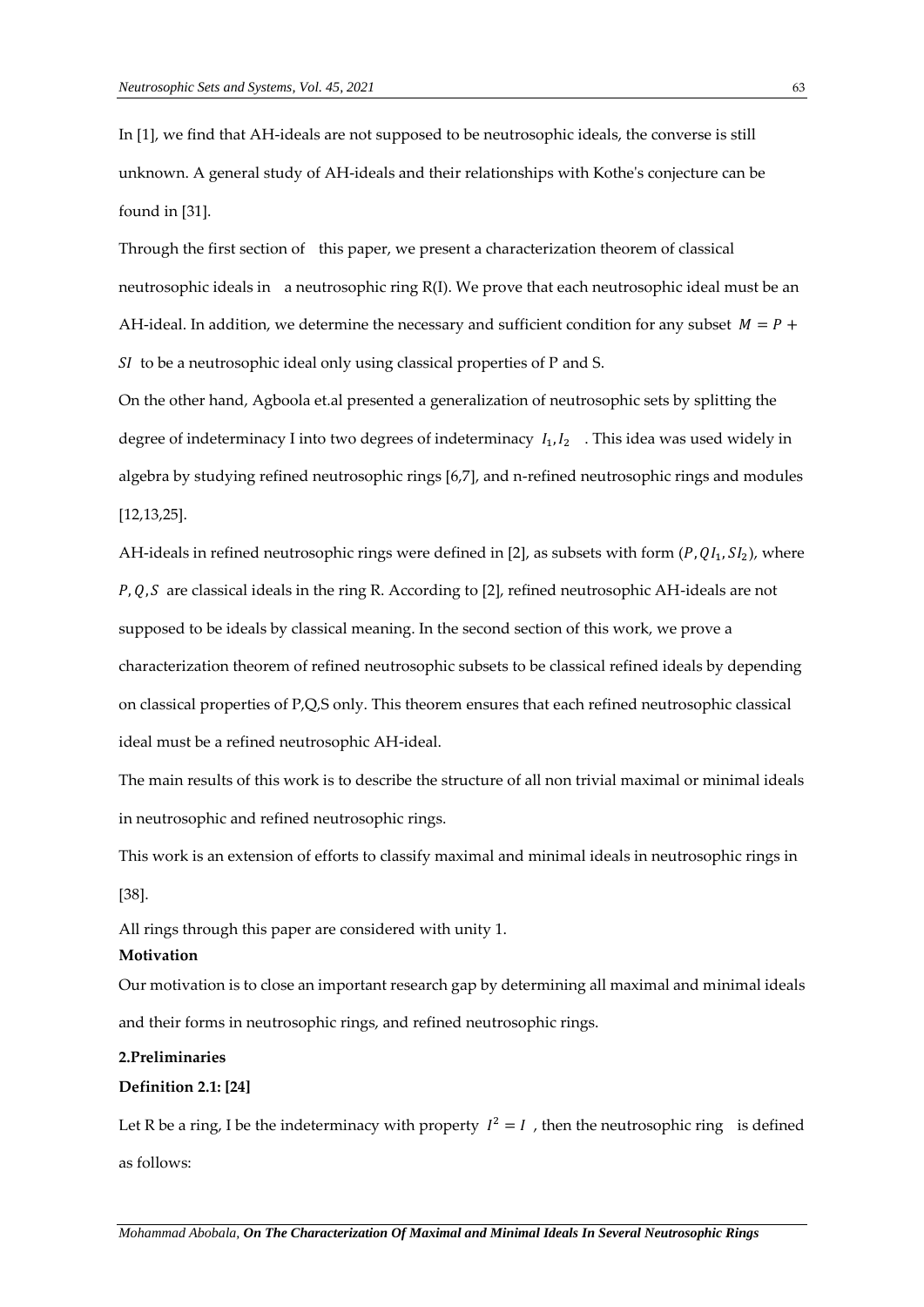$R(I) = \{a + bl; a, b \in R\}.$ 

Neutrosophic ring can be considered as an extension of classical ring by adding an indeterminacy

element to R.

## **Definition 2.2 : [24]**

Let R(I) be a neutrosophic ring, it is called commutative if and only if  $xy = yx \forall x, y \in R(I)$ .

## **Definition 2.3: [24]**

Let  $R(I)$  be a neutrosophic ring, a non-empty subset P of  $R(I)$  is called a neutrosophic ideal if

.)a) P is a neutrosophic subring of  $R(I($ 

(b)  $rx \in P$  for exery  $x \in P$  and  $r \in R(I)$ .

## **Definition 2.4: [1]**

Let R(I) be a neutrosophic ring and  $P = P_0 + P_1 I = \{a_0 + a_1 I : a_0 \in P_0, a_1 \in P_1\}$ .

(a)We say that P is an AH-ideal if  $P_0, P_1$  are ideals in the ring R.

(b)We say that P is an AHS-ideal if  $P_0 = P_1$ .

(c) The AH-ideal P is called null if  $P_0, P_1 \in \{R, 0\}$ .

#### **Theorem 2.5: [1]**

Let R(I) be a neutrosophic ring and  $P = P_0 + P_1 I$  be an AH-ideal, then P is not a neutrosophic ideal

in general by the classical meaning.

## **Definition 2.6: [6]**

The element I can be split into two indeterminacies  $I_1$ ,  $I_2$  with conditions:

 $I_1^2 = I_1$ ,  $I_2^2 = I_2$ ,  $I_1 I_2 = I_2 I_1 = I_1$ .

# **Definition 2.7: [6]**

If X is a set then  $X(I_1, I_2) = \{(a, bl_1, cl_2): a, b, c \in X\}$  is called the refined neutrosophic set generated

by X, 
$$
I_1, I_2
$$
.

### **Definition 2.8: [2]**

Let  $(R, +, \times)$  be a ring,  $(R(I_1, I_2), +, \times)$  is called a 2-refined neutrosophic ring generated by R ,  $I_1, I_2$ .

#### **Example 2.9: [6]**

The refined neutrosophic ring of integers is  $Z(I_1, I_2) = \{(a, bl_1, cl_2); a, b, c \in Z\}$ .

## **Definition 2.10: [2]**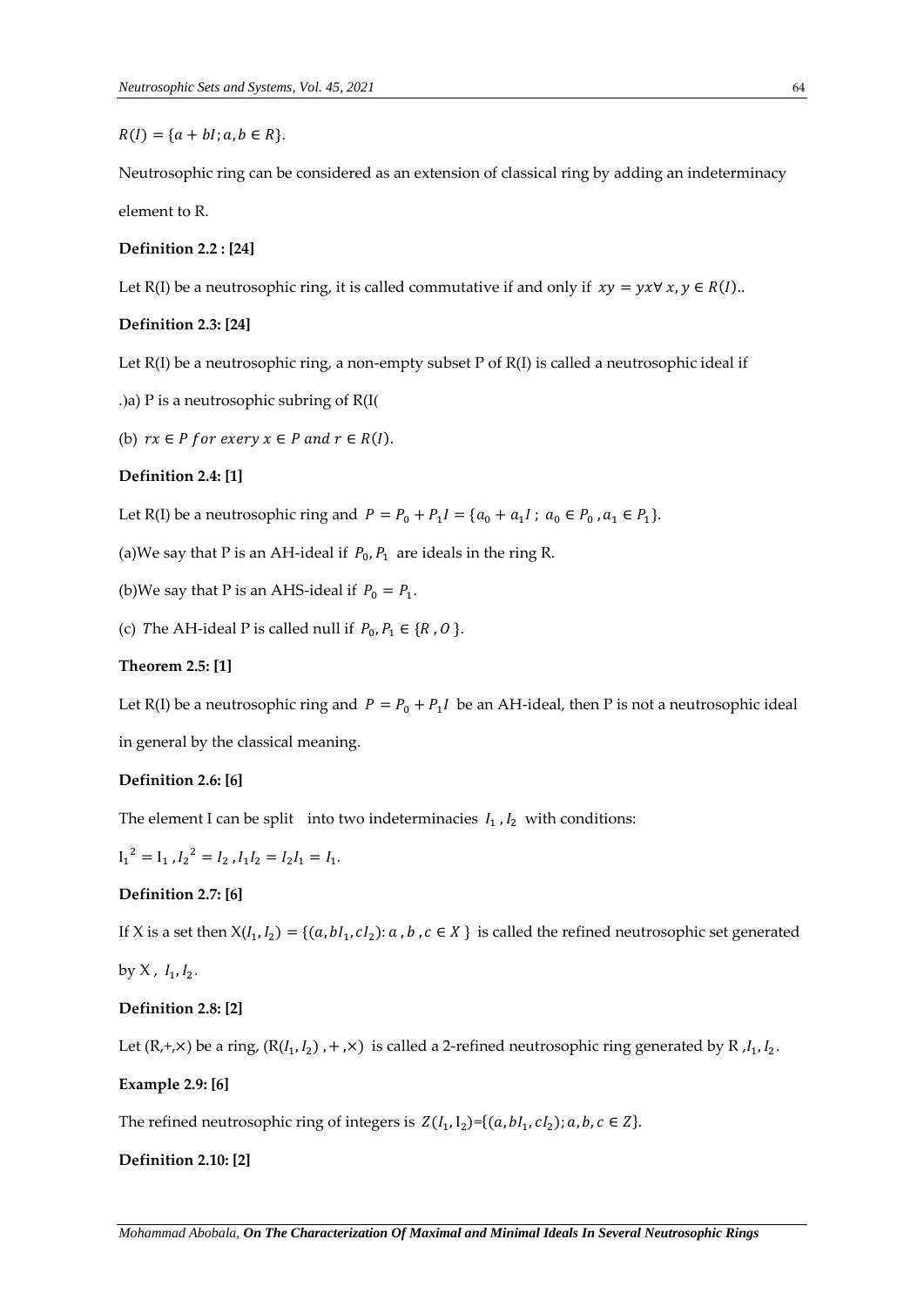Let ( $R(I_1, I_2)$ , +,.) be a refined neutrosophic ring and  $P_0, P_1, P_2$  be ideals in the ring R then the set  $P = (P_0, P_1I_1, P_2I_2) = \{(a, bl_1, cl_2) : a \in P_0, b \in P_1, c \in P_2\}$  is called a refined neutrosophic AH-ideal. If  $P_0 = P_1 = P_2$  then P is called a refined neutrosophic AHS-ideal.

## **3. Ideals in Neutrosophic rings**

#### **Remark 3.1:**

Since every neutrosophic ring R(I) can be understood as  $R(I) = R + RI = (a + bl; a, b \in R)$ ,

Then each subset of R(I) has the form  $M = P + SI$ ; P,S are two subsets of R. We call P the real part, S the neutrosophic part of M.

An important question arises here. This question is:

When M is a neutrosophic ideal of R(I)?. In other words, what conditions on the real part P and neutrosophic part S which make M be an ideal?.

The following theorem clarifies the necessary and sufficient condition to answer the previous question.

## **Theorem 3.2:**

Let R(I) be a neutrosophic ring,  $M = P + SI$  be any subset of R(I), then

M is a neutrosophic ideal if and only if the following conditions are true:

(a) P is an ideal on R.

(b) P is contained in S.

(c) S is an ideal of R.

Proof:

Firstly, we assume that (a),(b), and (c) are true, we have:

 $(M,+)$  is a subgroup of  $(R(I),+)$ , that is because if  $a + bl$ ,  $c + dl \in M$ ;  $a, c \in P$ ,  $b, d \in S$ , we find

 $(a + bl) - (c + dl) = (a - c) + (b - d)I \in M$ ;  $a - c \in P$ ,  $b - d \in S$ ..

Now, suppose that  $a + bl \in M$  and  $r = m + nI \in R(I)$ , we have

 $r.(a + bI) = m.a + I[m.b + n.b + n.a],$  by the assumption, we regard that  $m.b + n.b \in S$ , and  $n.a \in I$ 

 $P \leq S$ , thus  $r \cdot (a + bI) = m \cdot a + I[m \cdot b + n \cdot b + n \cdot a] \in P + SI = M$ , which means that M is a

neutrosophic ideal of R(I).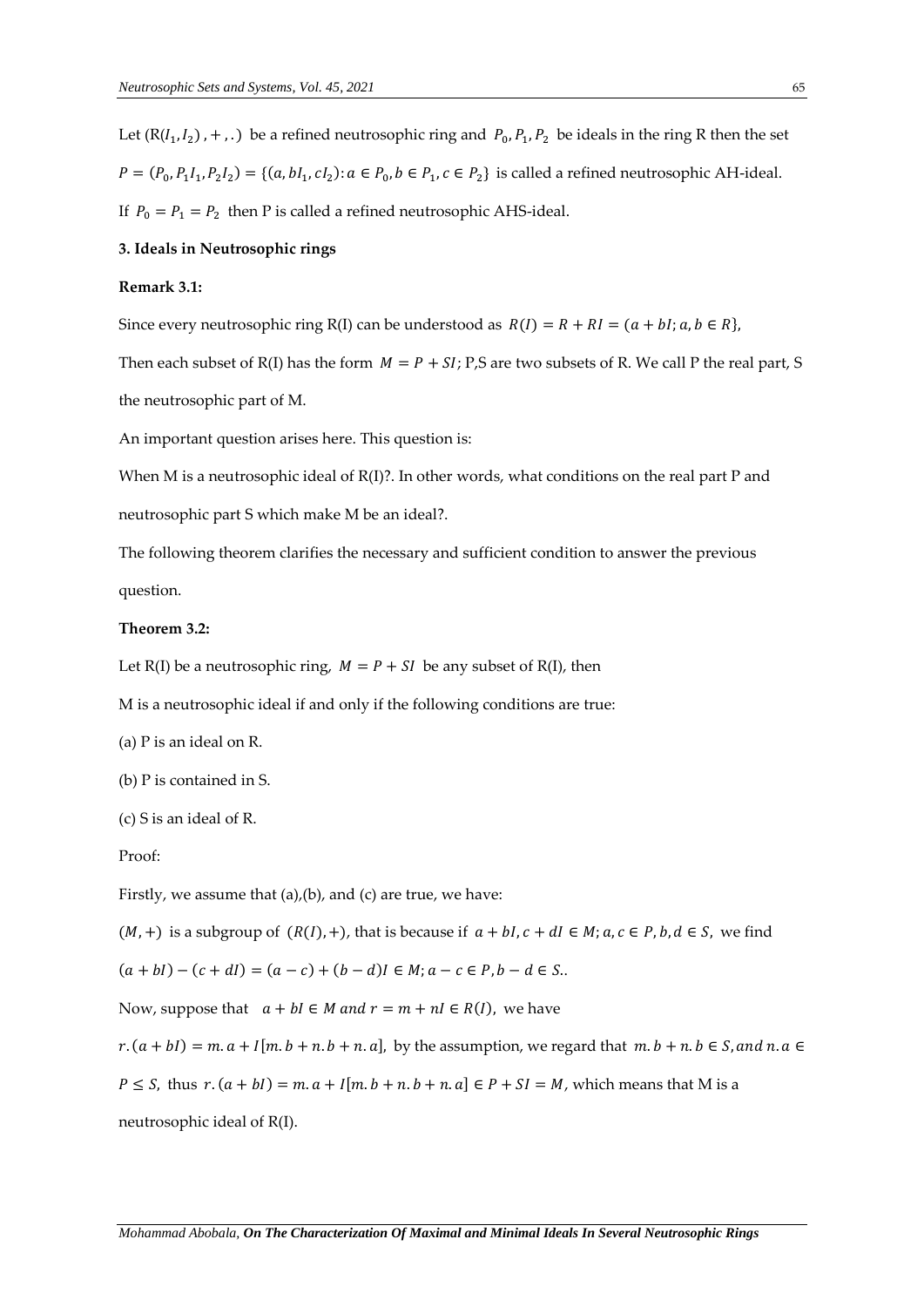Conversely, we suppose that  $M = P + SI$  is a neutrosophic ideal of R(I). Let  $a, c$  be two arbitrary elements in P, and  $b, d$  be two arbitrary elements in S, we have  $a + bl, c + dl \in M$ , by using the assumption we have M as an ideal, hence  $(a + bl) - (c + dl) = (a - c) + (b - d)I \in M = P + SI$ , thus

 $a - c \in P$ , and  $b - d \in S$ , thus  $(P, +)$ ,  $(S, +)$  are two subgroups of  $(R, +)$ .

For every 
$$
r \in R
$$
, we have  $r = r + 0I \in R(I)$ , and  $r.(a + bI) = r.a + r.bI \in M = P + SI$ , thus

 $r.a \in P, r.b \in S$ , this means that  $P, S$  are ideals in the classical ring R.

Now, we prove that P is contained in S. We have  $(1 - I) \in R(I)$ , that is because R(I) has a unity 1. On the other hand, we can write  $(1 - I)(a + bl) = (a - al) \in M = P + SI$ , and that is because M is an ideal of R(I), hence  $-a \in S$ , thus  $a \in S$ , by regarding that  $a$  is an arbitrary element of P, we get that  $P \leq S$ .

The previous theorem ensures that each ideal is an AH-ideal, since P,S are supposed to be classical ideals of R.

## **Example 3.3:**

Let  $R = Z$  be the ring of integers,  $R(I) = Z(I) = \{a + bl; a, b \in Z\}$  be the corresponding

neutrosophic ring, we have:

(a)  $P = < 2 > 0 \le 4 > S = < 3 >$ , are three ideals of R, with  $Q \le P$ .

(b)  $M = Q + PI = \{4m + 2nl; m, n \in Z\}$  is an ideal of R(I).

(c)  $N = P + SI = \{2m + 3nl; m, n \in \mathbb{Z}\}$  is not a neutrosophic ideal, that is because P is not contained in S.

## **Example 3.4:**

Let  $R = Z_8$  be the ring of integers modulo 8.  $R(I) = \{a + bl; a, b \in Z_8\}$ , be the corresponding neutrosophic ring. Consider the set  $M = \{0,4,2I,4I,6I,4+2I,4+6I,4+4I\}$ . We have M as an ideal of R(I), that is because  $M = < 4 > + < 2 > I$  and  $< 4 > \leq < 2 >$ .

## **Theorem 3.5:**

The following theorem determines the form of maximal ideals in R(I).

Let R(I) be a neutrosophic ring,  $M = P + SI$  be an ideal of R(I), then M is maximal if and only if P is maximal in R with  $S = R$  or  $M = R(I)$ .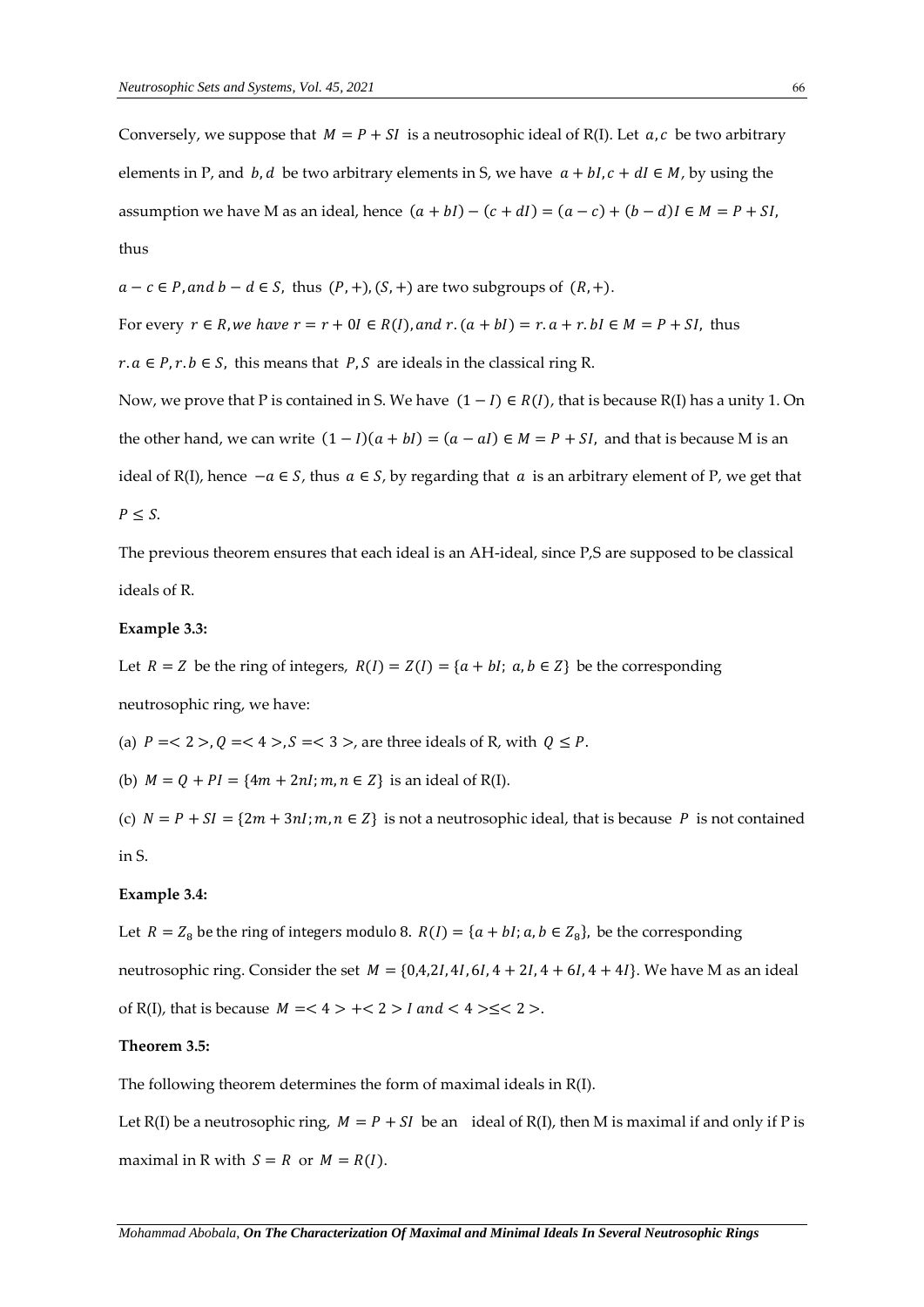Proof:

Suppose that M is maximal of R(I), let  $N = V + WI$  be any ideal of R(I) with the property  $M \le N$ , then  $P \le V$  and  $S \le W$ , by the assumption of the maximality of M, we find that  $N = M$  or  $N =$  $R(I)$ , this implies that

 $(V = P$  with  $W = R$ ) or  $(V = W = R)$ , which means that P is maximal in R or  $P = R$ . On the other hand  $P \leq S$  and P is maximal, thus  $S = P$  or  $S = R$ . Since  $P + SI \leq P + RI$ , hence the only non trivial maximal ideal is  $M = P + RI$ , with P as a maximal ideal in R.

The converse is clear.

#### **Theorem 3.6:**

The following theorem describes minimal ideals in R(I).

Let R(I) be a neutrosophic ring,  $M = P + SI$  be an ideal of R(I), then M is minimal if and only if S is minimal in R and  $P = \{0\}$ .

## Proof:

Suppose that M is minimal of R(I), let  $N = V + WI$  be any ideal of R(I) with the property  $N \le M$ , then  $V \leq P$  and  $W \leq S$ , by the assumption of the minimality of M, we find that  $N = M$  or  $N = \{0\}$ ,

this implies that

 $(V = P$  with  $W = S$ ) or  $(W = N = \{0\})$ , which means that P, S are minimal in R. On the other hand  $P \leq S$  and S is minimal, thus  $S = P$  or  $P = \{0\}$ . Since SI is a sub-ideal of P+SI, hence  $P = \{0\}$ .

The converse is clear.

## **Remark 3.7:**

According to Theorem 5.1 and Theorem 6.1, we get a full description of the structure of maximal and minimal ideals in the neutrosophic ring R(I).

(a) Non trivial Maximal ideals in  $R(I)$  has the form  ${P+RI}$ , where P is maximal in R.

(b) Non trivial minimal ideals have the form {{0}+SI} where S is minimal in R.

## **Example 3.8:**

Let Z(I) be the neutrosophic ring of integers, non trivial maximal ideals in Z(I) are

 $\{< p > +ZI\}$ , where p is any prime number.

#### **4. Ideals in refined neutrosophic rings**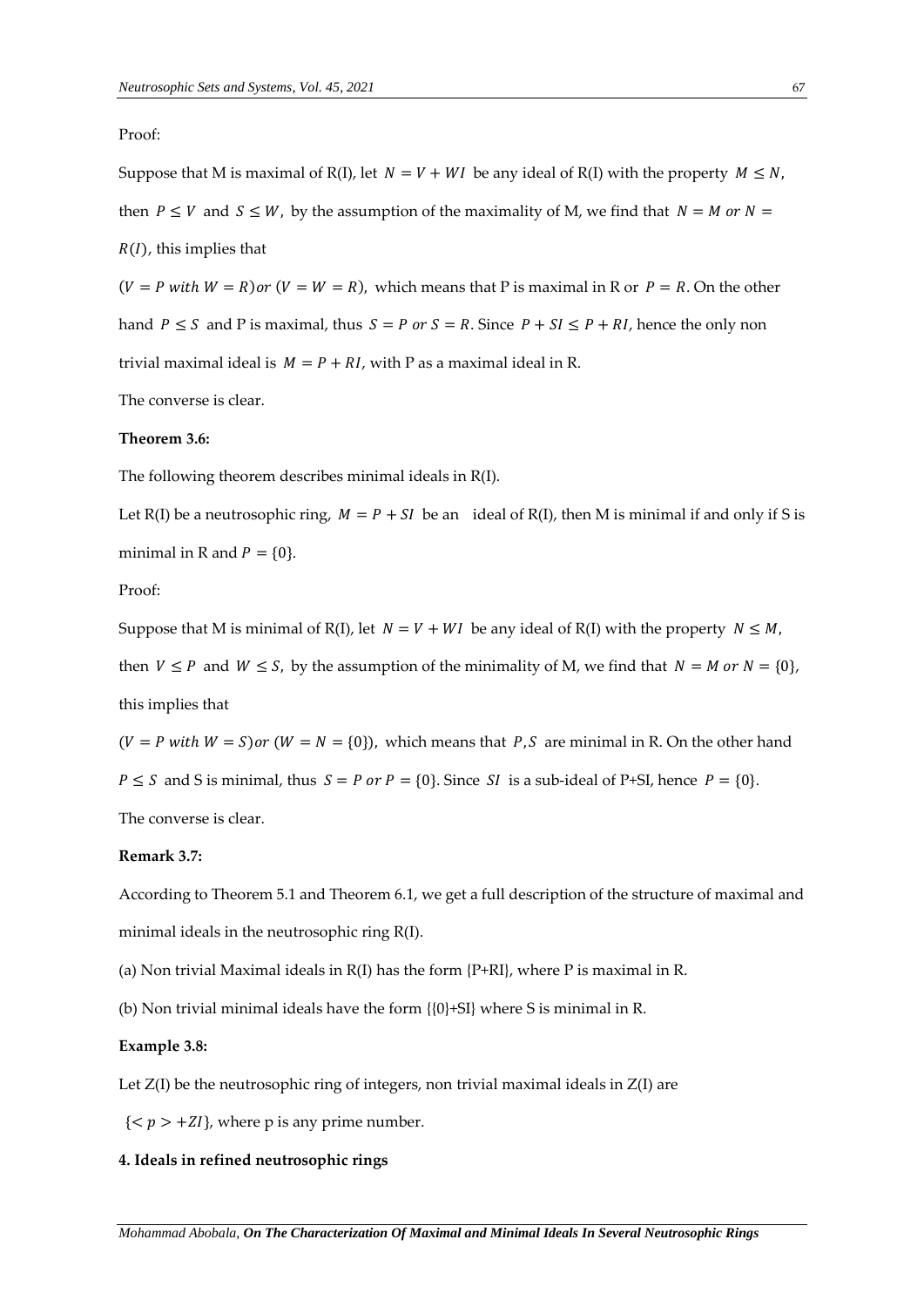## **Remark 4.1:**

Since every refined neutrosophic ring  $R(I_1, I_2)$  can be understood as  $R(I_1, I_2) = (R, R I_1, R I_2) =$ 

 $\{(a, bl_1, cl_2); a, b, c \in R\},\$ 

Then each subset of  $R(I_1, I_2)$  has the form  $M = (P, QI_1, SI_2)$ ; P, Q, S are two subsets of R.

An important question arises here. This question is:

When M is a refined neutrosophic ideal of  $R(I_1,I_2)$ ?. In other words, what conditions on  $P$ , Q, S which make M an ideal?.

The following theorem clarifies the necessary and sufficient condition to answer the previous question.

#### **Theorem 4.2:**

Consider the following:

 $R(I_1, I_2) = \{(a, bl_1, cl_2); a, b, c \in R\}$  be a refined neutrosophic ring,  $M = (P, QI_1, SI_2)$  be a subset of  $R(I_1, I_2)$ 

. M is an ideal of  $R(I_1, I_2)$  if and only if

(a) P, Q, S are ideals on R

 $(b)P \leq S \leq Q$ .

Proof:

Suppose that M is an ideal, then we have for every  $a, m \in$  *Pand b, n*  $\in$  *Q and c, t*  $\in$  *S*,

 $x = (a, bl_1, cl_2), y = (m, nl_1, tl_2),$  are two elements of  $R(I_1, I_2)$ .

 $x - y = (a - m, [b - n]I_1, [c - t]I_2) \in M$ , thus  $a - m \in P$ ,  $b - n \in Q$ ,  $c - t \in \mathbb{R}$ 

 $S, hence (P, +), (Q, +), (S, +)$  are subgroups of  $(R, +)$ .

For every  $r \in R$ , we have  $(r, 0, 0) \in R(I_1, I_2)$  and  $(r, 0, 0)$ .  $(a, bl_1, cl_2) = (r.a, r.bI_1, r(cl_2) \in M$ , thus

 $r \cdot a \in P, r \cdot b \in Q, r \cdot c \in S$ , thus  $P, Q, S$  are ideals of R.

On the other hand, we have  $(1,0,-I_2) \in R(I_1,I_2)$ , thus  $(1,0,-I_2)$ .  $(a,bl_1,cl_2) = (a,0,-al_2) \in R(I_1,I_2)$ 

*M*, hence  $-\alpha \in S$  and  $P \leq S$ , that is because  $\alpha$  is an arbitrary element in P.

Also, 
$$
(1, -l_1, 0) \in R(l_1, l_2)
$$
, thus  $(1, -l_1, 0)$ .  $(0, bl_1, cl_2) = (0, -cl_1, cl_2) \in M$ , hence  $-c \in Q$  and  $S \leq Q$ .

That is because  $c$  is an arbitrary element in S.

For the converse, we suppose that (a) and (b) are true, we have (M,+) as a subgroup of  $R(I_1,I_2)$ .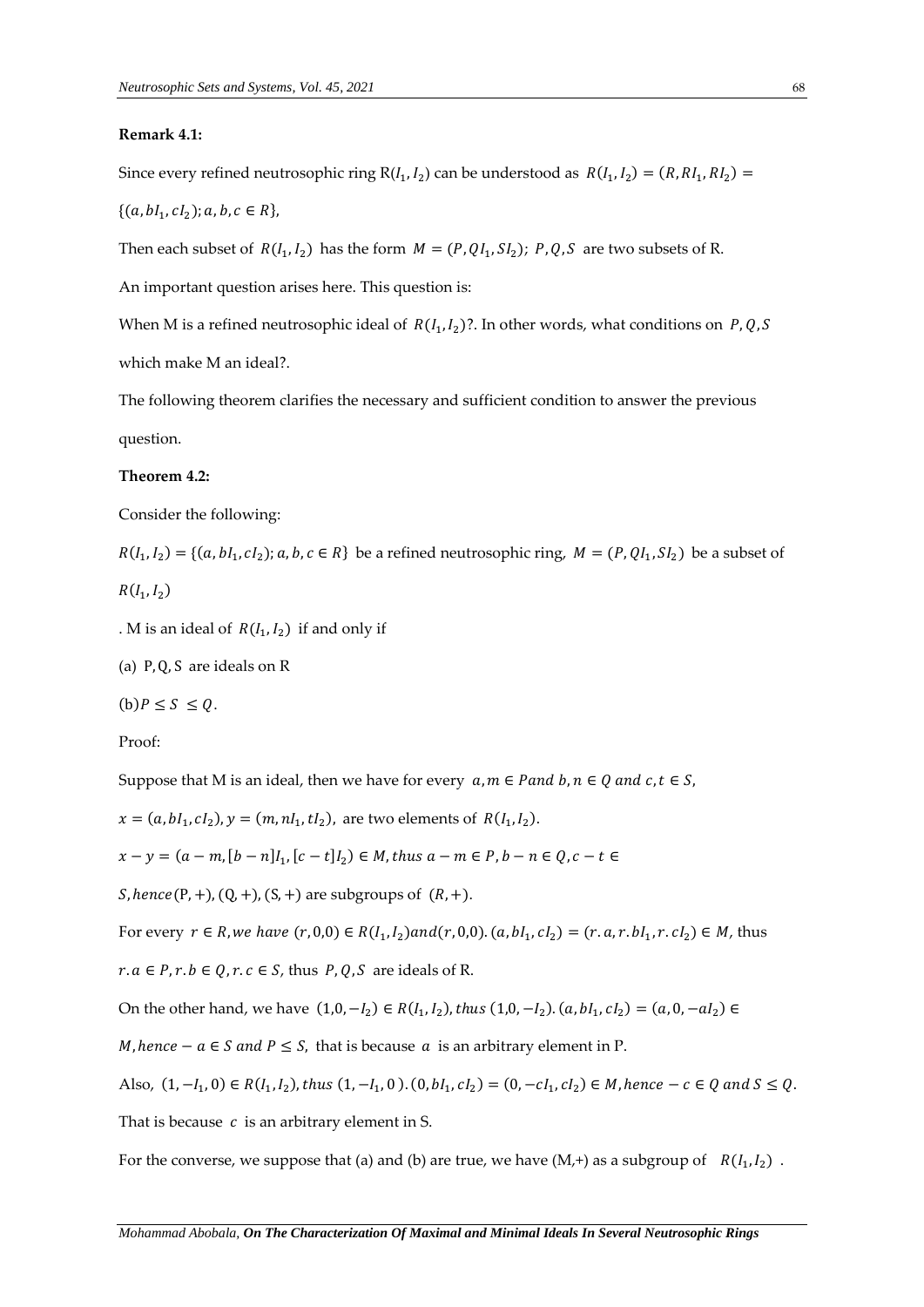Let  $r = (m, nI_1, tI_2) \in R(I_1, I_2)$  and  $x = (a, bl_1, cl_2) \in M$ , we have

 $r x = (m.a, [m.b + n.a + n.b + n.c + t.b]I_1, [m.c + t.a + t.c]I_2)$ , it is clear that

 $m.c + t.c \in S, t.a \in P \leq S, thus m.a + t.a + t.c \in S.$  Also,

 $m.b + n.b + t.b \in Q$ , and  $n.a + n.c \in S \le Q$ , thus  $m.b + n.a + n.b + n.c + t.b \in Q$ . This implies that

 $r \cdot x \in M$ , hence M is an ideal.

#### **Example 4.3:**

Let  $Z(I_1, I_2)$  be the refined neutrosophic ring of integers, we have

 $(< 8 >, < 2 > I_1, < 4 > I_2) = \{(8a, 2bl_1, 4cl_2); a, b, c \in \mathbb{Z}\}\$ is an ideal in  $\mathbb{Z}(I_1, I_2)$ . That is because  $< 8 > << 4 > << 2 >$ .

#### **Example 4.4:**

Let  $Z_{20}(I_1,I_2)$  be the refined neutrosophic ring of integers modulo 20, we have

$$
(0, <5>l_1, <10>l_2) =
$$

 $\{(0,0,0), (0,5I_1,0), (0,5I_1,10I_2), (0,10I_1,0), (0,10I_1,10I_2), (0,15I_1,0), (0,15I_1,10I_2), (0,0,10I_2\}.$ 

## **Theorem 4.5:**

Consider the following:

 $R(I_1, I_2) = \{(a, bl_1, cl_2); a, b, c \in R\}$  be a refined neutrosophic ring,  $M = (P, QI_1, SI_2)$  be any non

trivial maximal ideal of  $R(I_1, I_2)$ 

M has the following form:

 $(P, RI_1, RI_2)$ . Where P is any maximal ideal of R.

Proof:

We assume that M is a maximal ideal, and  $N = (X, YI_1, ZI_2)$  is an ideal of  $R(I_1, I_2)$  with  $M \leq N$ , hence

 $M = N$  or  $N = R(I_1, I_2)$ , we have  $P = X, Q = Y, S = Z$ , or  $X = Y = Z = R$ . This implies that P, S, Q

should be maximal; but we have that

 $P \leq S \leq Q$ , hence  $(R = S, Q = R; P$  is maximal in R).

The converse is clear.

#### **Theorem 4.6:**

Consider the following: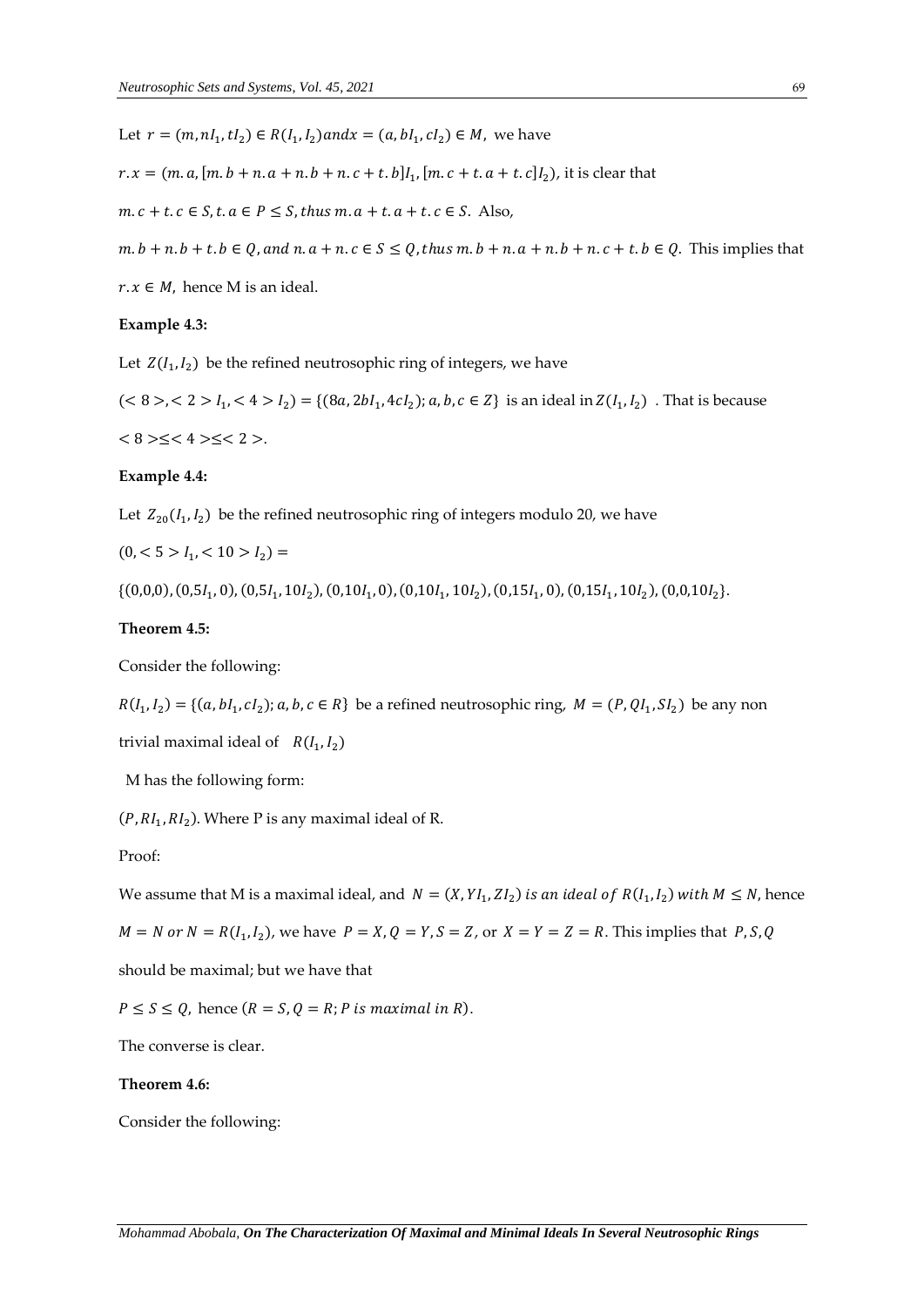$R(I_1, I_2) = \{(a, bl_1, cl_2); a, b, c \in R\}$  be a refined neutrosophic ring,  $M = (P, QI_1, SI_2)$  be any non

trivial minimal ideal of  $R(I_1, I_2)$ 

M has the following form:

 $(0, PI_1, 0)$ . Where P is any minimal ideal of R.

#### Proof:

The proof is similar to Theorem 5.2.

#### **Example 4.7:**

(a) Consider  $Z_8(I_1,I_2)$  the refined neutrosophic ring of integers modulo 8, we have  $\langle 4 \rangle = \{0,4\}$  is a minimal ideal of  $Z_8$ . Hence  $(0, < 4 > I_1, 0) = \{(0,0,0), (0,4I_1, 0)\}$  is a minimal ideal of  $Z_8(I_1, I_2)$ .

(b)  $< 2 > = \{2, 4, 6, 0\}$  is maximal in  $Z_8$ . Hence  $(< 2 > Z_8 I_1, Z_8 I_2) = \{(a, bI_1, cI_2); a \in < 2 >$ and  $b, c \in Z_8$  is maximal in  $Z_8(I_1, I_2)$ 

#### **4. Conclusions**

In this article, we have studied algebraic ideals in neutrosophic rings and refined neutrosophic rings, where we proved that every ideal in a neutrosophic or refined neutrosophic ring with unity must be an AH-ideal. Also, we have determined the structure of all maximal and minimal ideals in any neutrosophic ring and any refined neutrosophic ring with unity. In addition, many examples were built to clarify the validity of this work.

As a future research direction, we aim to classify neutrosophic factors and refined neutrosophic factors.

**Funding:** This research received no external funding.

**Conflicts of Interest:** The authors declare no conflict of interest.

# **References**

[1] Abobala, M*.,* "On Some Special Substructures of Neutrosophic Rings and Their Properties", International Journal of Neutrosophic Science", Vol. 4 , pp. 72-81, 2020.

[2] Abobala, M., "On Some Special Substructures of Refined Neutrosophic Rings*",* International Journal of Neutrosophic Science, Vol. 5, pp. 59-66, 2020.

[3] Abobala, M,. "Classical Homomorphisms Between Refined Neutrosophic Rings and Neutrosophic Rings", International Journal of Neutrosophic Science, Vol. 5, pp. 72-75, 2020.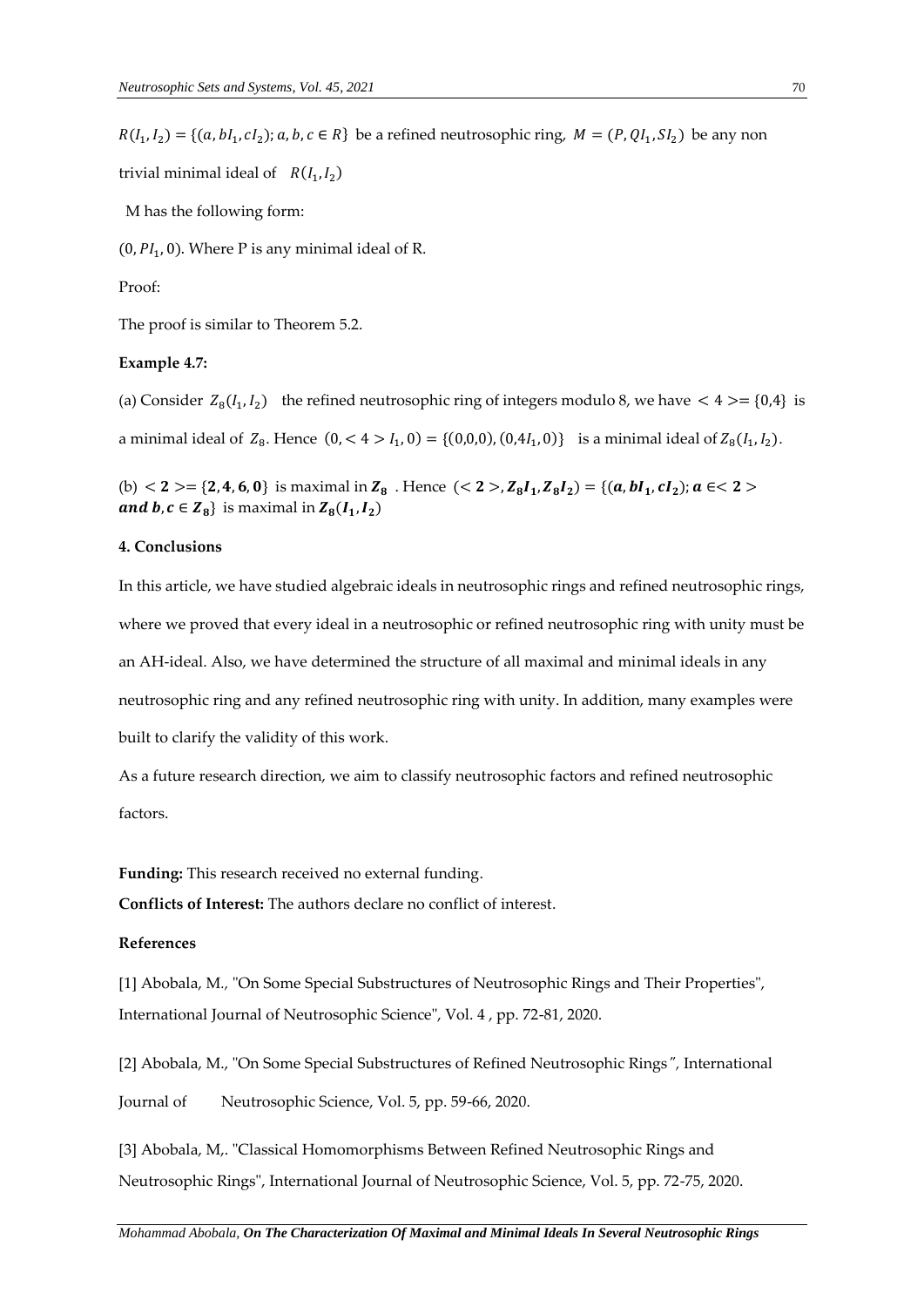[4] Abobala, M., and Alhamido, R., "AH-Substructures in Neutrosophic Modules", International Journal of Neutrosophic Science, Vol. 7, pp. 79-86 , 2020.

[5] Agboola, A.A.A., "On Refined Neutrosophic Algebraic Structures", Neutrosophic Sets and Systems,Vol.10, pp. 99-101, 2015.

[6]Adeleke, E.O., Agboola, A.A.A.,and Smarandache, F., **"**Refined Neutrosophic Rings I**",**

International Journal of Neutrosophic Science, Vol. 2(2), pp. 77-81, 2020.

[7] Adeleke, E.O., Agboola, A.A.A., and Smarandache, F., **"**Refined Neutrosophic Rings II**",**

International Journal of Neutrosophic Science, Vol. 2(2), pp. 89-94, 2020.

[8] Kandasamy, V. W. B,. Ilanthenral, K., and Smarandache, F., " Semi-Idempotents in Neutrosophic

Rings", Mathematics Journal (MDPI), Vol. 7, 2019.

[9] Abobala, M., "AH-Subspaces in Neutrosophic Vector Spaces", International Journal of

Neutrosophic Science, Vol. 6 , pp. 80-86, 2020.

[10] Smarandache, F.," A Unifying Field in Logics: Neutrosophic Logic, Neutrosophy, Neutrosophic Set.,Neutrosophic Probability", American Research Press, Rehoboth, 2003.

[11] Sankari, H., and Abobala, M., "Solving Three Conjectures About Neutrosophic Quadruple Vector Spaces", Neutrosophic Sets and Systems, Vol. , pp. , 2020.

[12] Smarandache, F., and Abobala, M., "n-Refined neutrosophic Rings", International Journal of Neutrosophic Science, Vol. , pp. , 2020.

[13].Sankari, H., and Abobala, M., "n-Refined Neutrosophic Modules", Neutrosophic Sets and Systems, Vol.36, pp. 1-11, 2020.

[14] Sankari, H., and Abobala, M., "AH-Homomorphisms In Neutrosophic Rings and Refined Neutrosophic Rings", Neutrosophic Sets and Systems, 2020.

[15].Abdel-Basset, M., Gamal, A., Son, L. H., & Smarandache, F. (2020). A Bipolar Neutrosophic

Multi Criteria Decision Making Framework for Professional Selection. Applied Sciences, 10(4), 1202.

[16].Abdel-Basset, M., Mohamed, R., Zaied, A. E. N. H., Gamal, A., & Smarandache, F. (2020).

Solving the supply chain problem using the best-worst method based on a novel Plithogenic model.

In Optimization Theory Based on Neutrosophic and Plithogenic Sets (pp. 1-19). Academic Press.

[17].Abdel-Basset, Mohamed, et al. "An integrated plithogenic MCDM approach for financial

performance evaluation of manufacturing industries." Risk Management (2020): 1-27.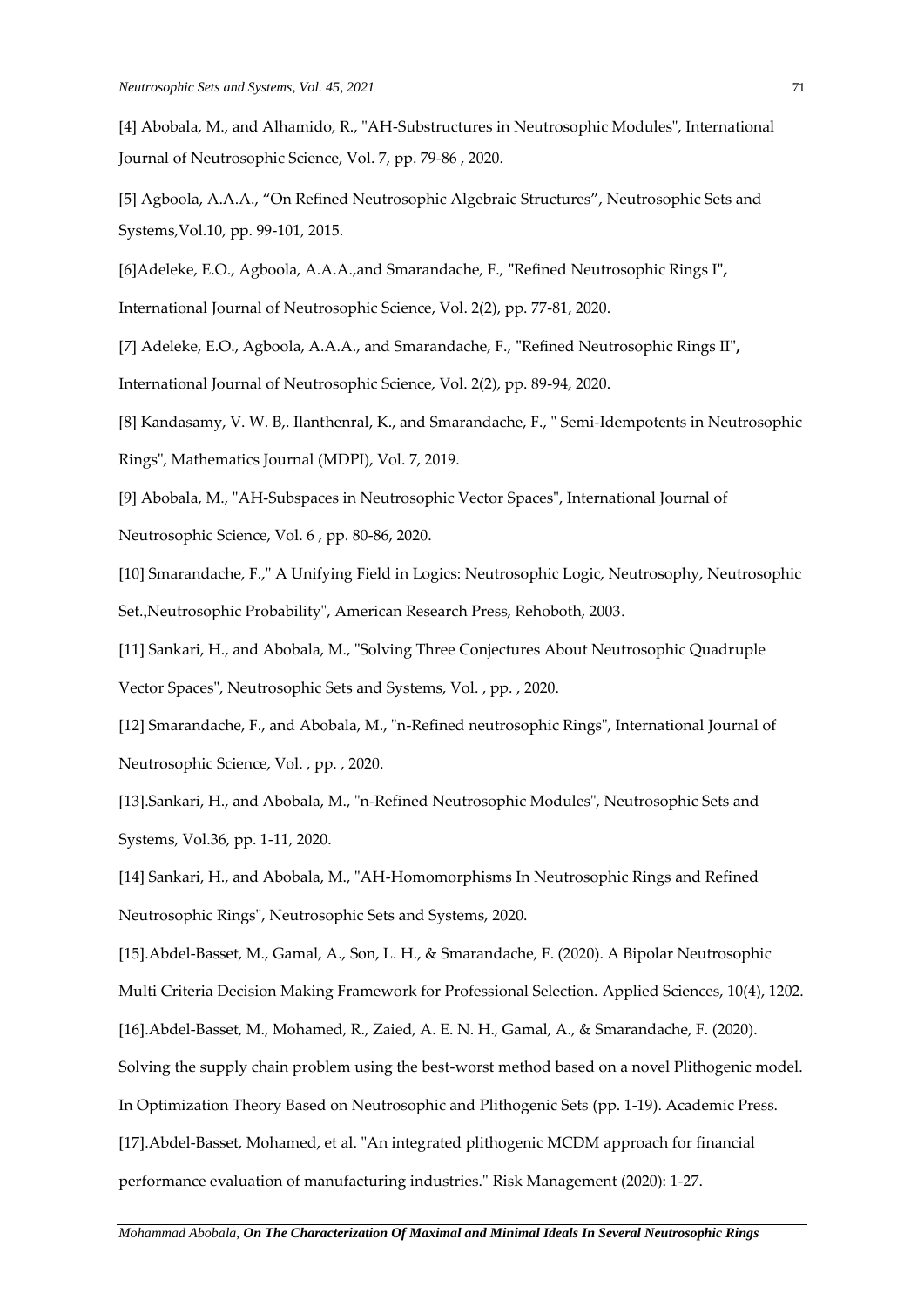[18].Abdel-Basst, M., Mohamed, R., & Elhoseny, M. (2020). A novel framework to evaluate innovation value proposition for smart product-service systems. Environmental Technology & Innovation, 101036.

[19].Abdel-Basst, Mohamed, Rehab Mohamed, and Mohamed Elhoseny. "<? covid19?> A model for the effective COVID-19 identification in uncertainty environment using primary symptoms and CT scans." Health Informatics Journal (2020): 1460458220952918.

[20]. T.Chalapathi and L. Madhavi,. "Neutrosophic Boolean Rings", Neutrosophic Sets and Systems, Vol. 33, pp. 57-66, 2020.

[21] Abdel-Basset, M., Mohamed E., Abduallah G., and Florentin S., "A Novel Model for Evaluation

Hospital Medical Care Systems Based on Plithogenic Sets" Artificial Intelligence in Medicine 100 2019, 101710.

[22] Abdel-Basset, M., Gunasekaran M., Abduallah G., and Victor C., "A Novel Intelligent Medical

Decision Support Model Based on Soft Computing and IoT", IEEE Internet of Things Journal , 2019.

[23] Abobala, M., " Classical Homomorphisms Between n-refined Neutrosophic Rings", International

Journal of Neutrosophic Science", Vol. 7, pp. 74-78 , 2020.

[24] Kandasamy, V.W.B., and Smarandache, F., "Some Neutrosophic Algebraic Structures and

Neutrosophic N-Algebraic Structures", Hexis, Phonex, Arizona 2006.

[25] Smarandache F., and Abobala, M., " n-Refined Neutrosophic Vector Spaces", International

Journal of Neutrosophic Science, Vol. 7, pp. 47-54, 2020.

**[26**] Hatip, A., Alhamido, R., and Abobala, M., **"** A Contribution to Neutrosophic Groups",

International Journal of Neutrosophic Science", Vol. 0, pp. 67-76 , 2019.

- [27] Abobala, M., "On The Representation of Neutrosophic Matrices by Neutrosophic Linear Transformations", Journal of Mathematics, Hindawi, 2021
- [28] Abobala, M., "On Some Algebraic Properties of n-Refined Neutrosophic Elements and n-Refined Neutrosophic Linear Equations", Mathematical Problems in Engineering, Hindawi, 2021
- [29] Abobala, M., Hatip, A., Olgun, N., Broumi, S., Salama, A,A., and Khaled, E, H., "The Algebraic Creativity In The Neutrosophic Square Matrices", Neutrosophic Sets and Systems, Vol. 40, pp. 1-11, 2021.
- [30] Abobala, M., "Neutrosophic Real Inner Product Spaces", Neutrosophic Sets and Systems, vol. 43, 2021.